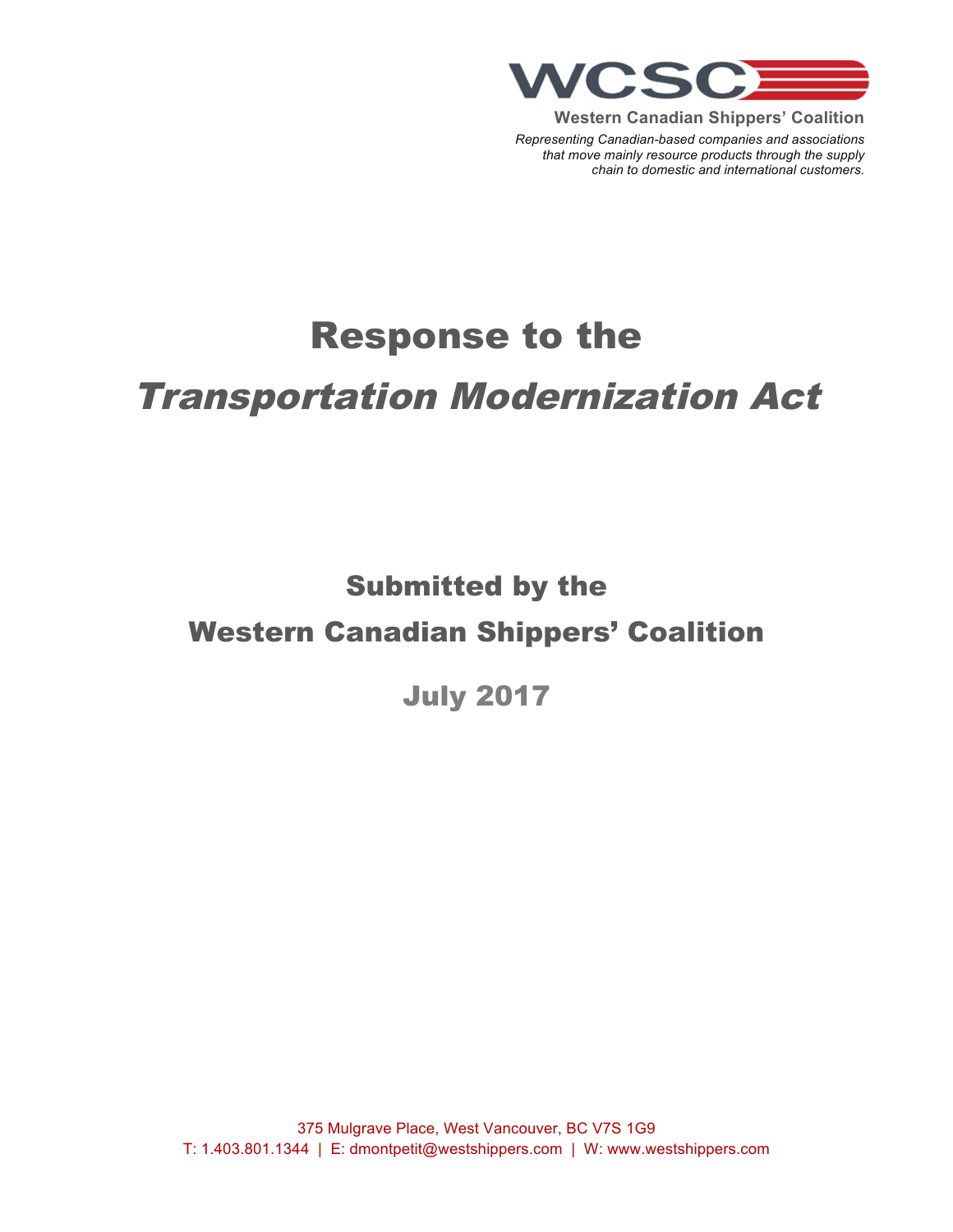# **Table of Contents**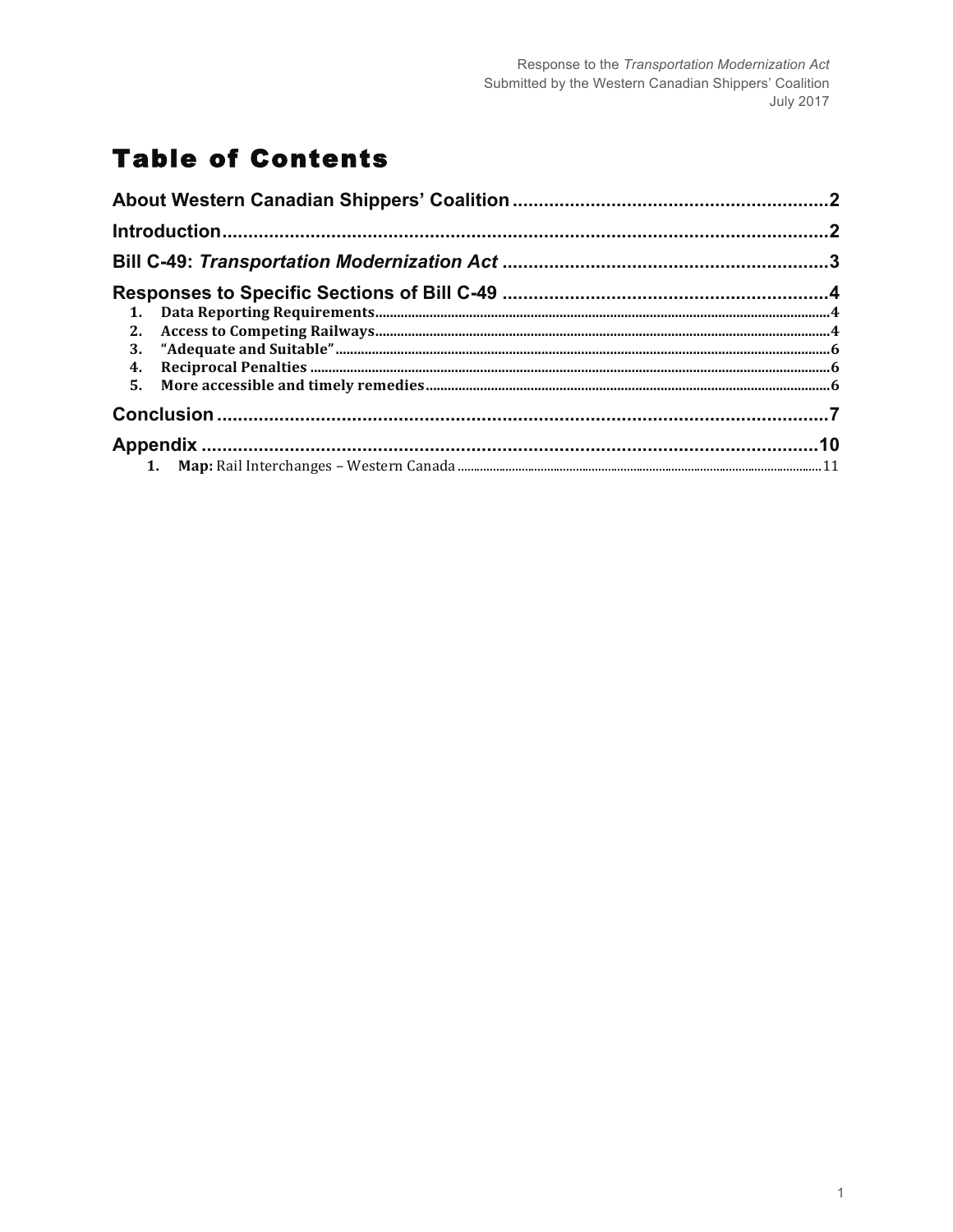Western Canadian Shippers' Coalition (WCSC) commends Transport Canada for the drafting of Bill C-49: the *Transportation Modernization Act*. We appreciate the government's extensive efforts to consult with stakeholders over the past year following the release of Canada Transportation Act review report, and for tabling a bill with shippers' needs considered.

# **About Western Canadian Shippers' Coalition**

Western Canadian Shippers' Coalition (WCSC) represents Canadian based companies that move mainly resource products through the supply chain to domestic and international customers. We are a crosscommodity organization comprised of 14 member companies from across western Canada. Our member companies provide tens of thousands of direct and indirect jobs for Canadians in communities across the west and ship billions of dollars' worth of product annually, including cement/aggregate, coal, forestry, metals, mining, petroleum, potash and sulphur. Our current membership:

- Alberta Newsprint (ANC) | Forestry
- Alberta-Pacific Forest Industries Inc. | Forestry
- Atrum Coal NL | Coal for Steel
- Gibson Energy ULC | Petroleum
- Keyera Corp. | Petroleum
- K+S Potash Canada | Potash
- Lehigh Cement | Aggregates | Cement | Fly Ash
- MEG Energy | Petroleum
- Millar Western Forest Products Ltd. | Forestry
- Sherritt International | Mining
- Standard General | Aggregate | Asphalt
- Sultran Ltd. | Sulphur | Petroleum
- Suncor Energy Inc. | Petroleum
- West Fraser Timber Co. Ltd. | Forestry
- Strategic Partnership | WCSC and Pulse Canada In December 2015 WCSC and Pulse Canada developed a strategic partnership to collaborate on transportation issues of mutual interest.

## **Introduction**

WCSC is pleased to have the opportunity to provide our input on Bill C-49. Through the CTA Review we were able to provide input in the form of written submissions and in-person meetings with the Review Panel.

- CTA Submission 1 December 2014 / met with CTA Review Panel in March 2015
- CTA Submission 2 June 2015 / met with CTA Review Panel in August 2015
- Response to the CTA Review Report June 2016

WCSC has also responded to the government's request for stakeholder input and provided written submissions on:

- Consultation on Transportation of Dangerous Goods (TDG) Regulations February 2017
- Consultation on the Agency's Regulatory Costing Model February 2017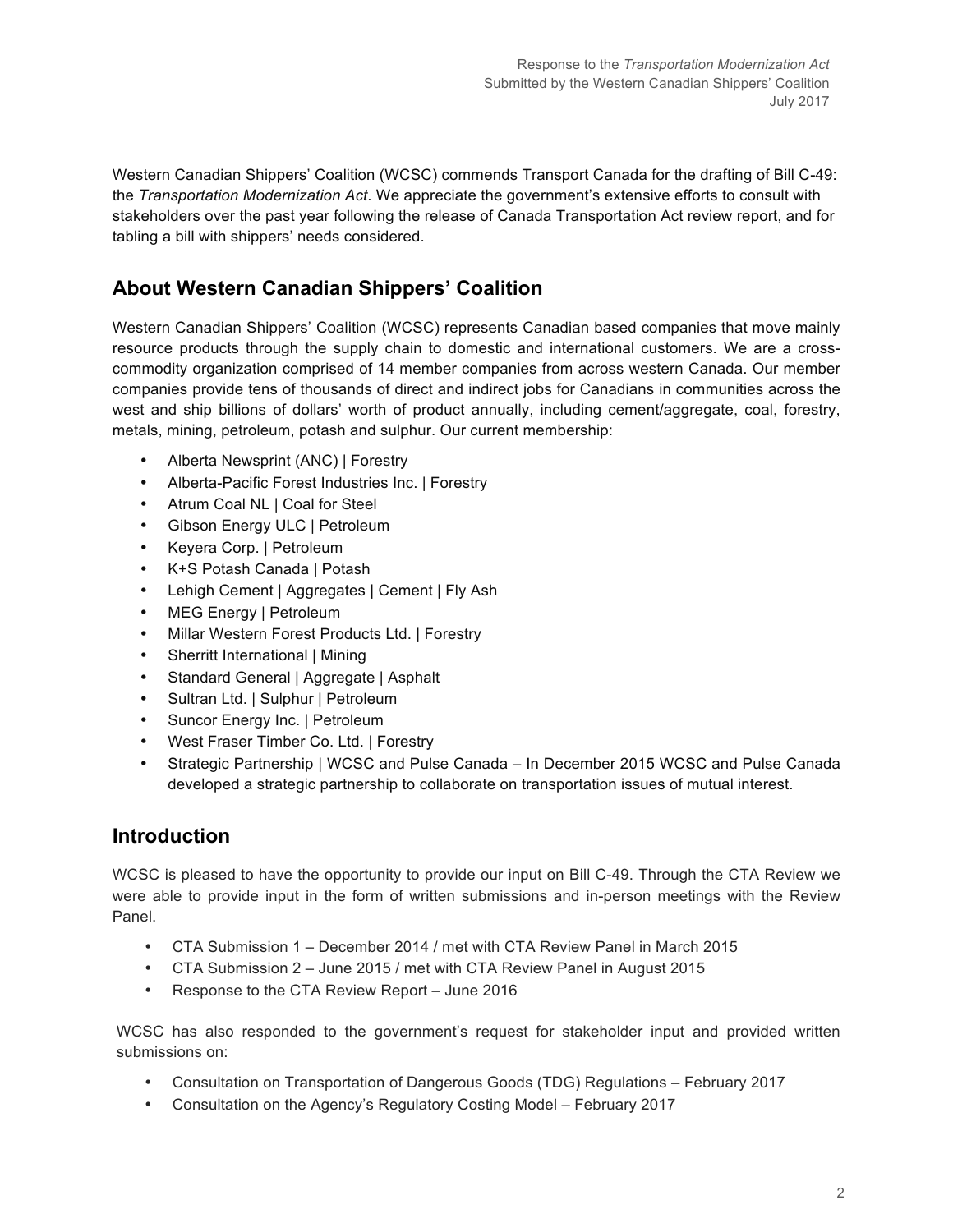Members of WCSC's executive team frequently travel to Ottawa to meet with senior staff from Transport Canada, the Canadian Transportation Agency, the Privy Council, Natural Resources Canada and the Official Opposition to discuss matters of importance to WCSC members and Canada's economic growth and wellbeing.

In addition, WCSC has participated in Transport Canada's stakeholder roundtable sessions and attended Minister Garneau's speaking engagements to hear about and provide feedback on the government's strategies and proposed amendments to the *Canada Transportation Act.*

- Participated in Transport Canada's Trade Corridors Roundtable Session in Winnipeg, MB and provided a written response – July 2016
- Attended the Chamber of Commerce of Metropolitan Montréal to hear Transport Minister Garneau introduce the government's "Transportation 2030 Strategy" and provided a written response – November 2016
- Attended the CEO Roundtable Session followed by the Edmonton Chamber of Commerce Luncheon to hear Transport Minister Garneau deliver his speech on "Picking up Steam: Growing Canada's Economy with Modernized Rail Transportation" – May 2017

# **Bill C-49:** *Transportation Modernization Act*

In November 2016, Transport Canada Minister Marc Garneau announced the Government of Canada's vision of a "cutting-edge transportation system" intended to move Canada into the 21st Century: *Transportation 2030 – A Strategic Plan for the Future of Transportation in Canada*. The plan focused on a safe, secure, innovative transportation system that promotes trade and economic growth, a cleaner environment and the wellbeing of Canadians. The recognized challenge: "to further enhance the utility, the efficiency and the fluidity of Canada's rail system."

The government's focus: "to build a freight rail system for the future…a fair, competitive and commercially oriented freight rail system. One that is productive and efficient…that works well for shippers and railways alike". Among the key measures of Bill C-49 highlighted by the government are:

- New data reporting requirements for railways on rates, service and performance, intended to enhance system transparency;
- A new mechanism, Long-Haul Interswitching, intended to provide captive shippers across all sectors and regions of Canada with access to a competing railway, to ensure they have options;
- A definition of "adequate and suitable" rail service intended to confirm railways should provide shippers with the highest level of service that can reasonably be provided in the circumstances;
- The ability for shippers to seek reciprocal financial penalties in their service agreements with railways, to enhance accountability; and
- More accessible and timely remedies for shippers on both rates and service, to support fair negotiations.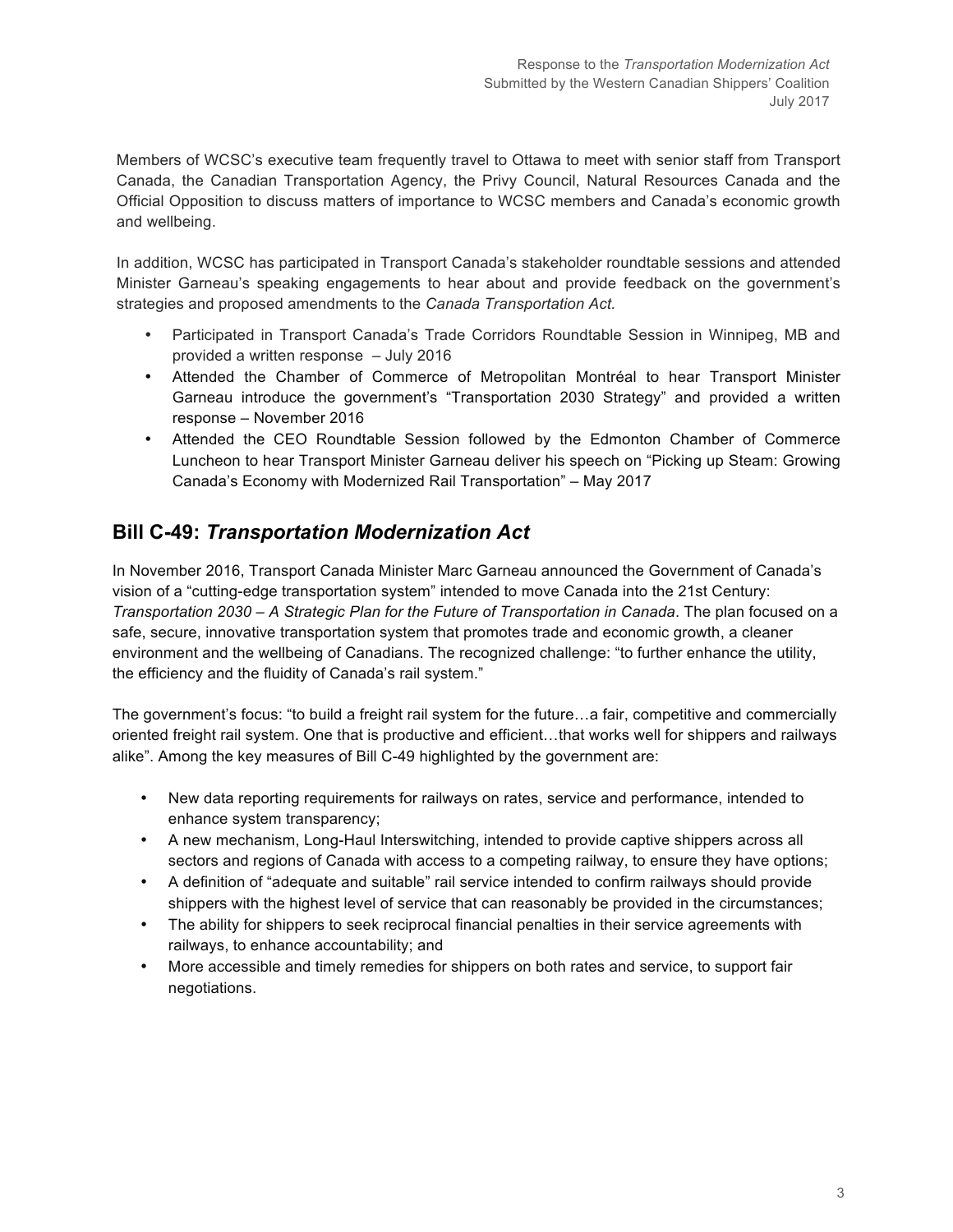# **Responses to Specific Sections of Bill C-49**

## **1. Data Reporting Requirements**

WCSC strongly supports the use of increased data reporting to enhance the transparency of the transportation system for all stakeholders and looks forward to participating in the consultation process concerning the regulations that will detail reporting requirements going forward.

With respect to rates, Bill C-49 would enable the Agency to draw on waybill information, including rates as well as other shipment characteristics in setting LHI rates. It would not, however, enhance transparency for shippers or other stakeholders. In the context of an LHI application, this would result in an imbalance in the parties' respective ability to make meaningful submissions on the relevant issues.

With respect to service and performance, Bill C-49 adopts, on an interim basis, some of the reporting requirements to which Canadian class 1 carriers are currently subject in respect of their U.S. operations. WCSC questions the need to defer implementation of these interim reporting requirements for a full year after the Bill becomes law as well as the fact that a number of the U.S. reporting requirements relating to commodities other than grain have not been included in these interim measures.

In addition, the interim reporting requirements in Bill C-49 would allow for a two-week delay in weekly reporting by the railways and a further one-week delay in publication by the Agency. Service and performance data relating to a particular service week would not become publicly available until three weeks after that service week. This means the published data would be of limited usefulness to shippers attempting to determine their commercial approaches to service and performance issues as they arise.

**WCSC recommends eliminating the one-year deferral of service and performance reporting, including data on non-grain commodities in the reporting requirements and shortening the time frames for reporting and publication of service and performance data.** 

## **2. Access to Competing Railways**

WCSC strongly supports effective remedies that give shippers served by a single rail carrier the option of accessing a second rail carrier as a means of providing shippers with the benefits of competition.

Bill C-49 would:

- (1) allow those provisions of the *Fair Rail for Grain Farmers Act* which allowed the Agency to provide for different interswitching limits in different regions of Canada to sunset, which will have the effect of eliminating Zone 5 regulated interswitching (between 30 km and 160 km) in the Prairie provinces;
- (2) repeal the Agency's jurisdiction to prescribe distances longer than 30km for regulated interswitching generally, which is not currently subject to any sunset provision;
- (3) repeal the competitive line rate (CLR) remedy;
- (4) introduce a long-haul interswitching (LHI) to replace both regulated interswitching beyond the statutory 30 km radius and CLR.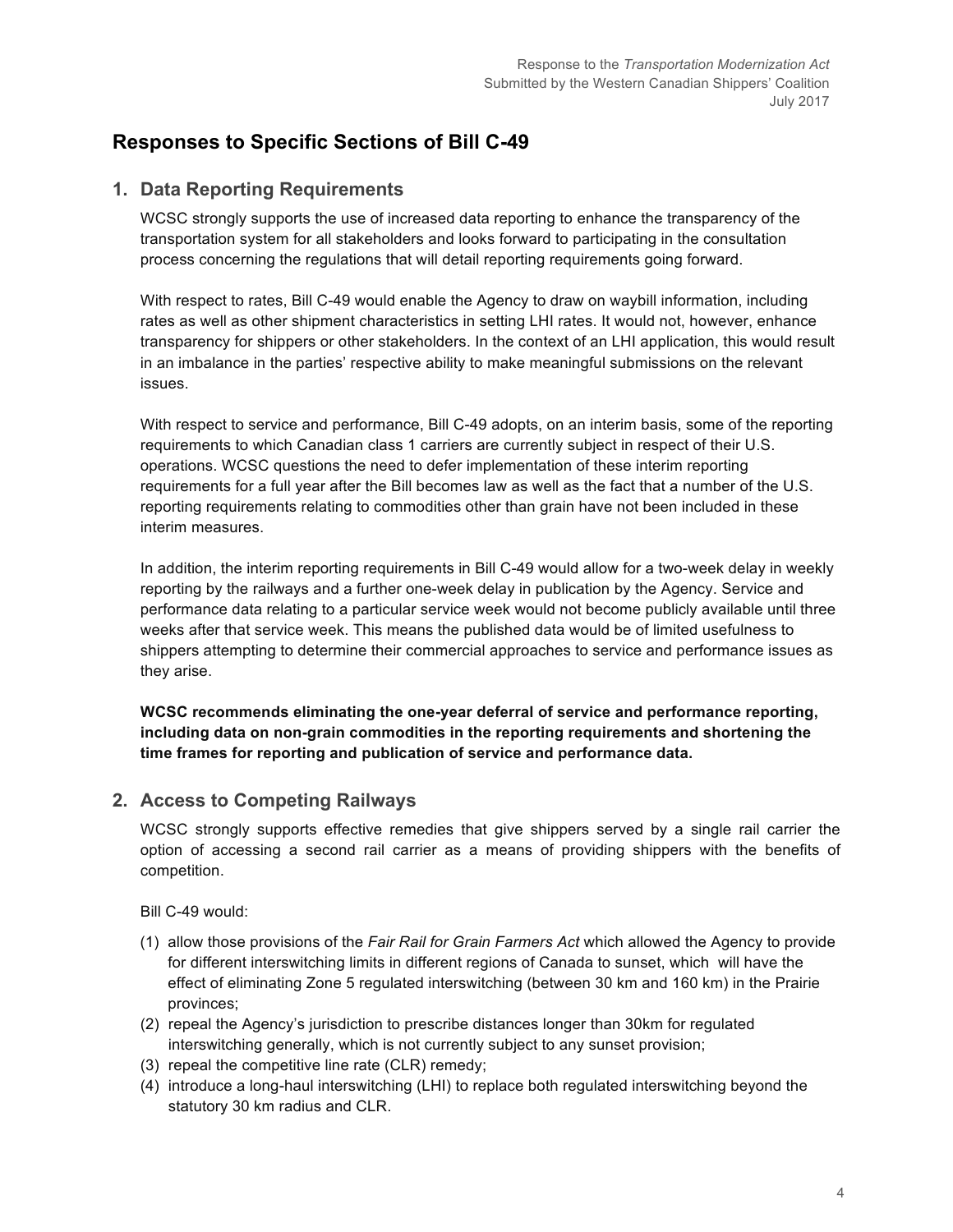Regulated interswitching has worked well as a pro-competitive remedy because rail carriers have been prepared to compete for traffic using it and because the applicable rates are known to all prospective participants at the time when they are negotiating potential routings, rates and other conditions. CLR, which lacks both of these elements, has been largely inoperative for the past three decades because rail carriers have declined to compete using this remedy. The LHI remedy contained in Bill C-49 is very similar, in concept and overall structure, to the CLR remedy, however includes many provisions that are likely to result in it being even less effective than CLR for many shippers.

The LHI remedy is unlikely to overcome the shortcomings of CLR, because, like CLR, it is ultimately dependent on the willingness of connecting carriers to compete using the remedy. Although CLR's express prerequisite that the shipper have reached agreement with the connecting carrier on applicable rates and conditions would not be continued in LHI, this does not resolve the issue. It simply leaves the captive shipper with the prospect of having to commence adversarial proceedings against both carriers. LHI does not provide either of the two carriers with any greater incentive to compete on service or price for the shipper's traffic.

The requirement that, in order to access the remedy, the shipper must undertake to ship its traffic by rail to the nearest interchange in accordance with the LHI order, has the effect of again restricting the shipper to a *single* option for moving its traffic, rather than creating *additional* options. For all practical purposes, this also means that a shipper is unlikely to apply for LHI without having reached agreement with the connecting carrier on rates and conditions beyond the interchange. This negates any potential benefit from the repeal of CLR's express requirement for such agreement.

For these reasons, WCSC does not believe that the LHI remedy will provide its members with significant new competitive access options.

While there are numerous differences between CLR and LHI, virtually all of these tend to make LHI an even less usable remedy than CLR. They either render captive shippers ineligible to apply for LHI or require them to overcome additional hurdles before applying for the remedy. Most captive shippers in remote regions of British Columbia as well the Northwestern region of Alberta, for example, will not even be eligible to use LHI to obtain a competitive alternative for moving their traffic to port. Similarly, while currently eligible for CLR, certain types of traffic are to be excluded from LHI, such as toxic inhalation and radioactive commodities and containerized traffic moving by rail to or from Canadian ports. Even removing these and other new restrictions, however, would not cure the fundamental shortcoming outlined above.

Regulated interswitching has proven to be an effective pro-competitive remedy not only in those instances where it is used to secure a physical transfer of traffic to a connecting carrier but also, and perhaps more importantly, where the possibility of such a transfer provides the local carrier with an incentive to offer more competitive rates or service levels in order to retain the traffic on its lines.

**WCSC therefore renews its recommendation that the 160 km interswitching limit be made permanent for the four Western provinces.**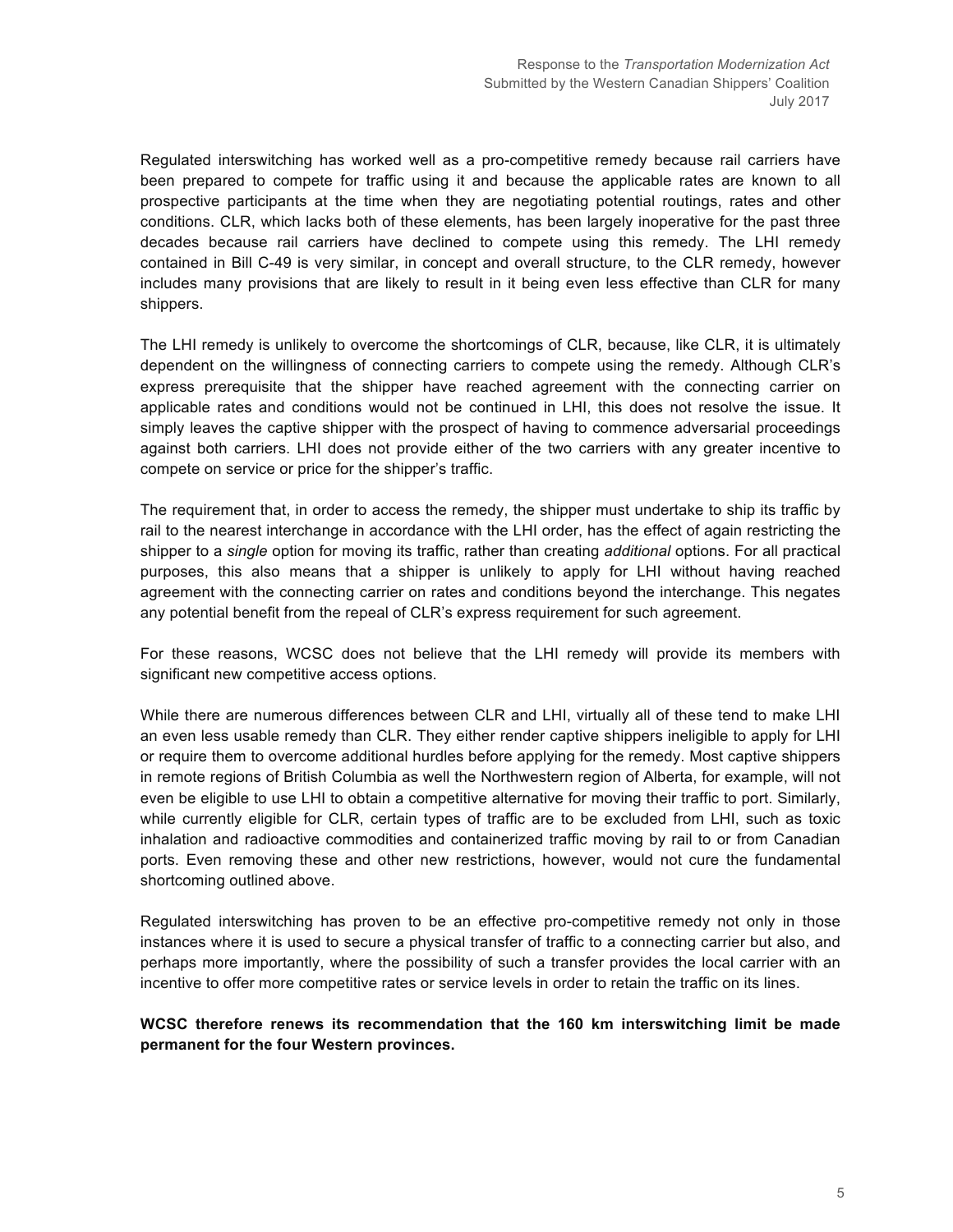### **3. "Adequate and Suitable"**

WCSC strongly supports the legislative intent of requiring railways to provide shippers with the highest level of service that can reasonably be provided in the circumstances.

The proposed new subsection 116(1.2) would require the Agency to conclude that a railway company is fulfilling its statutory service obligations to a shipper when the Agency is satisfied that the railway is providing the *highest level of service* it can reasonably provide in the circumstances. It does not necessarily follow that this is the *minimum* standard a rail carrier must meet. In other words, the proposed text is silent on when the Agency should determine that a railway company is *breaching* its statutory service obligations.

#### **WCSC accordingly recommends that the wording of proposed subsection 116(1.2) be amended to give effect to the legislative intent more clearly.**

## **4. Reciprocal Penalties**

WCSC is supportive of the provision in Bill C-49 that give shippers the option of including penalties for non-performance in a Service Level Agreement.

### **5. More accessible and timely remedies**

WCSC is strongly supportive of making remedies more accessible and timely.

With respect to level of service complaints under s. 116 of the Act, WCSC welcomes the provision that would reduce the time frame for the rendering of a decision from 120 days to 90 days. However, WCSC does not believe it is necessary or desirable to stipulate the minimum number of days to be accorded to the railway and the shipper to prepare and file pleadings. The Agency has the power, under s. 17 of the Act, to determine its own procedural rules, and matters like the time for filing a pleading, including the time frames included in Bill C-49, are specifically addressed in those rules. While the Agency routinely grants extensions of filing deadlines, frequently more than one extension relating to the same document, it rarely condenses the time lines contained in its procedural rules. At the same time, the Act requires the Agency to make decisions as "expeditiously as possible". The Agency requires the ability to expedite proceedings before it as well as to issue interim orders which remain in place pending a final resolution of the case. Stipulating minimum time frames for specific types of pleadings by statute would create uncertainty about and potentially limit the Agency's ability to exercise these powers. It would also limit the Agency's discretion to address situations in which a party employs procedural tactics to delay the point from which the time to file a particular pleading runs. **WCSC accordingly recommends removing the subsection that would prescribe minimum time periods for the preparation and filing of pleadings.**

With respect to final offer arbitration (FOA) WCSC supports the measure that would allow a shipper to elect to have the arbitrator's decision apply for up to two years. Bill C-49 also raises the monetary cap applicable to the shorter, more streamlined summary process FOA from \$750,000 in total freight charges to \$2 million. While this will potentially allow a number of shippers who are currently not able to opt for this process to do so, WCSC continues to be of the view that the total freight charges involved in a dispute are not necessarily indicative of the complexity of the case or even of the amount at issue between the parties. **WCSC accordingly recommends removing the monetary limit and permitting any shipper who wishes to do so, to choose the summary process.**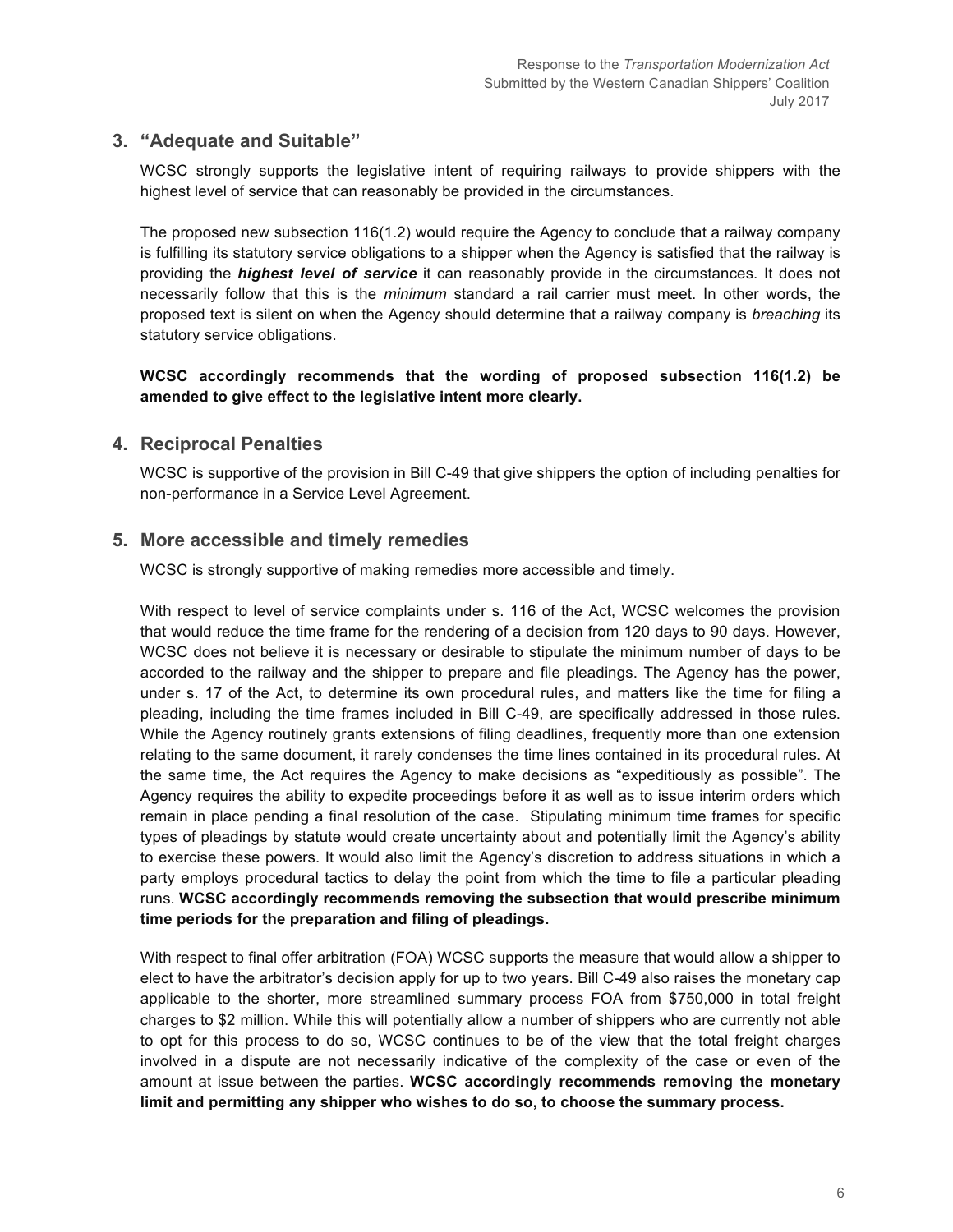## **Conclusion**

WCSC recommends that in order to better facilitate the achievement of the stated objectives the Government take the following measures:

- 1. With respect to the reporting of rail service and performance data:
	- a. *Amend Section 13 of Bill C-49 by replacing the proposed subsection 51.4(1) with the following:*

#### **Publication**

**51.4 (1)** If the Agency receives information from class 1 rail carriers or the Minister that is related to service and performance indicators provided in accordance with regulations made under paragraph 50(1.01)(b), the Agency shall publish the information on its Internet site within seven two days after it is received.

b. *Amend Subsection 77(2) of Bill C-49 as follows:*

#### **Information to be provided**

**(2)** A class 1 rail carrier shall provide to the Minister, in the form and manner that the Minister may specify, a report containing the information specified in paragraphs 1250.2(a)(1) to  $(8)$  (11) of Title 49 of the United States Code of Federal Regulations as amended from time to time.

c. *Amend Subsection 77(5) of Bill C-49 as follows:*

#### **Time limit**

**(5)** The class 1 rail carrier shall provide the report for each period of seven days commencing on Saturday and ending on Friday, no later than 14 5 days after the last day of the period of seven days to which the information relates.

- *d. Amend Section 98 of Bill C-49 by deleting Subsection (7).*
- 2. With respect to access to competing rail carriers:
	- *a. Amend Subsections 26(1) and 26(2) of Bill C-49 to read as follows:*

## **26(1) Subsections 127(2) and (3) of the Act are replaced by the following: Order**

(2) If the point of origin or destination of a continuous movement of traffic is within 160 km of an interchange in Alberta, British Columbia, Manitoba or Saskatchewan or within a radius of 30 km of an interchange in any other province, or a prescribed greater distance, of an interchange, the Agency may order

(a) one of the companies to interswitch the traffic in accordance with the regulations and the interswitching rate; and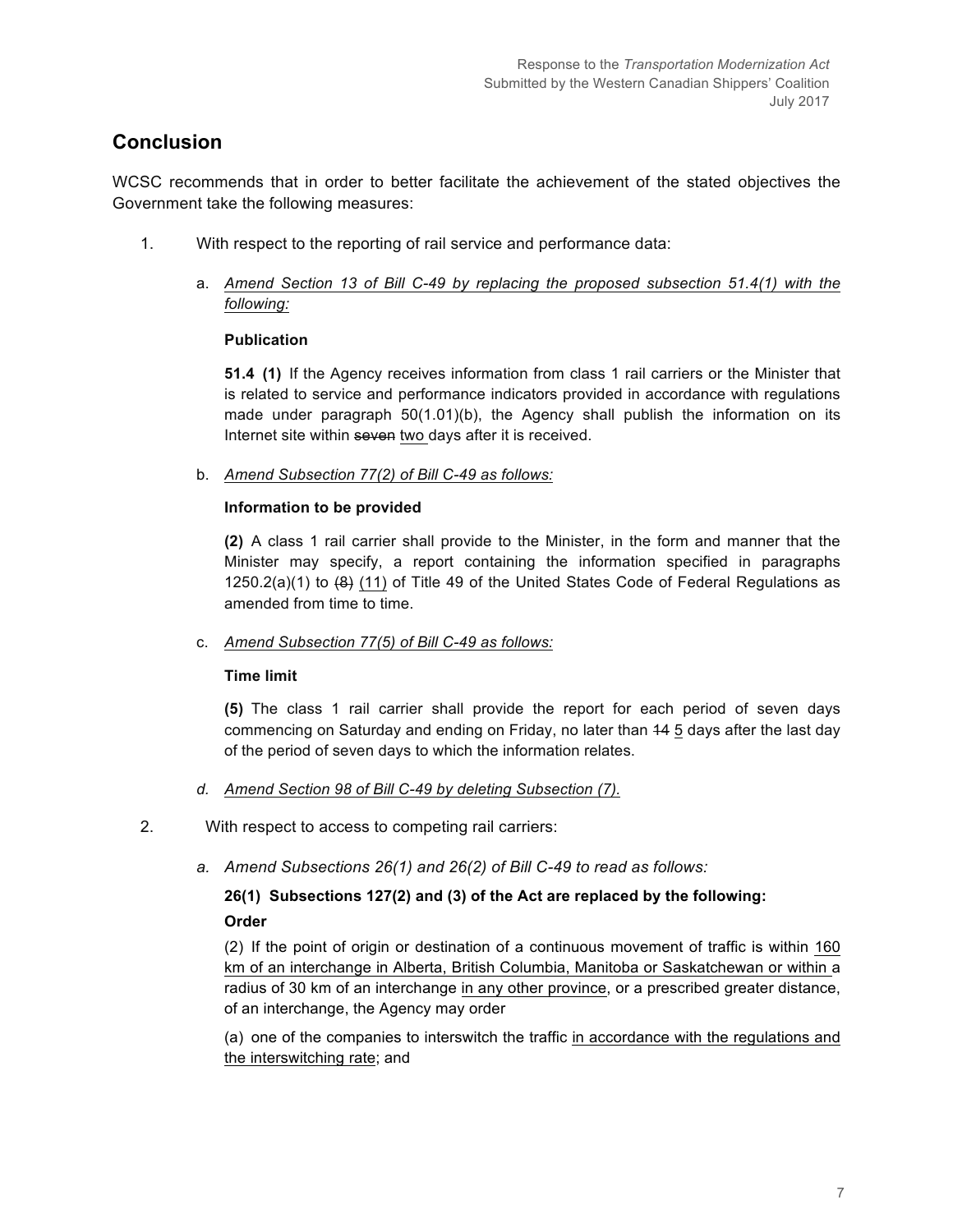(b) the railway companies to provide reasonable facilities for the convenient interswitching of traffic in both directions at an interchange between the lines of either railway and those of other railway companies connecting with them.

#### **Interswitching limits**

(3) If the point of origin or destination of a continuous movement of traffic is within 160 km of an interchange in Alberta, British Columbia, Manitoba or Saskatchewan or within a radius of 30 km of an interchange in any other province, or a prescribed greater distance, of an interchange, a railway company shall not transfer the traffic at the interchange except in accordance with the regulations and the interswitching rate.

#### **(2) Subsection 127(4) of the Act is replaced by the following:**

#### **Extension of interswitching limits**

(4) On the application of a person referred to in subsection (1), the Agency may deem a point of origin or destination of a movement of traffic in any particular case to be within 30  $km$ - the distance of an interchange referred to in Subsection (3) if the Agency is of the opinion that, in the circumstances, the point of origin or destination is reasonably close to the interchange.

3. With respect to the obligation to provide "adequate and suitable" rail service:

#### *Amend Subsection 23(2) of Bill C-49 by replacing the proposed subsection 116(1.2) with the following):*

#### **Considerations**

**(1.2)** The Agency shall not determine that a company is fulfilling its service obligations if unless it is satisfied that the company provides the highest level of service in respect of those obligations that it can reasonably provide in the circumstances, having regard to the following considerations:

- (a) the traffic to which the service obligations relate;
- (b) the reasonableness of the shipper's requests with respect to the traffic;
- (c) the service that the shipper requires with respect to the traffic;
- (d) any undertaking with respect to the traffic given by the shipper to the company;
- (e) the company's and the shipper's operational requirements and restrictions;
- (f) the company's obligations, if any, with respect to a public passenger service provider;
- (g) the company's obligations in respect of the operation of the railway under this Act;
- (h) the company's contingency plans to allow it to fulfil its service obligations when faced with foreseeable or cyclical events; and
- (i) any information that the Agency considers relevant.
- 4. With respect to improving accessibility and timeliness of remedies:
	- *a. Amend Subsection 23(2) of Bill C-49 by deleting the proposed subsection 116(1.1);*
	- *b. Amend Section 46 of Bill C-49 to read as follows;*

**46 Subsection 161(2) of the Act is amended by adding the following after paragraph (a):**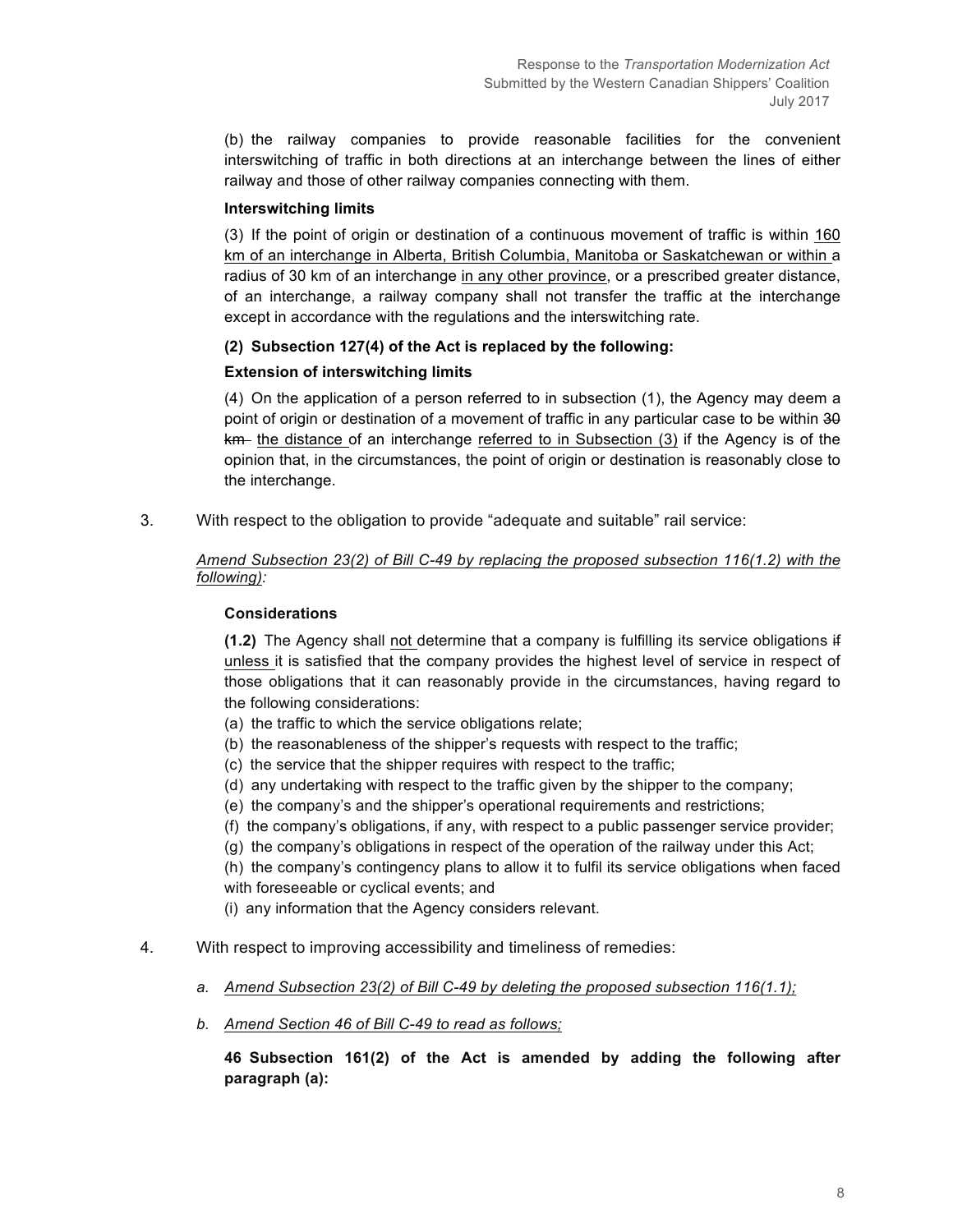(b) the period requested by the shipper, not exceeding two years, for which the decision of the arbitrator is to apply;

(b.1) if the shipper intends the arbitration to proceed under section 164.1, a statement to that effect;

*c. Amend Section 47 of Bill C-49 to read as follows:*

**47 The portion of section 164.1 of the Act before paragraph (a) is replaced by the following:**

#### **Summary process**

**164.1** If the Agency determines that a shipper's submission under section 161 indicates that the shipper intends the arbitration to proceed under this section, final offer submitted under subsection 161.1(1) involves freight charges in an amount of not more than \$2,000,000, adjusted in accordance with section 164.2, and the shipper did not indicate a contrary intention when submitting the offer, sections 163 and 164 do not apply and the arbitration shall proceed as follows:

#### *d. Delete Section 48 of Bill C-49*

WCSC thanks the Minister of Transport for the opportunity to provide a response to the recommendations made in the *Transportation Modernization Act* and will be reaching out to appropriate contacts for further discussions as government makes decisions in the areas of interest to our membership.

David Montpetit, President and CEO Western Canadian Shippers' Coalitiion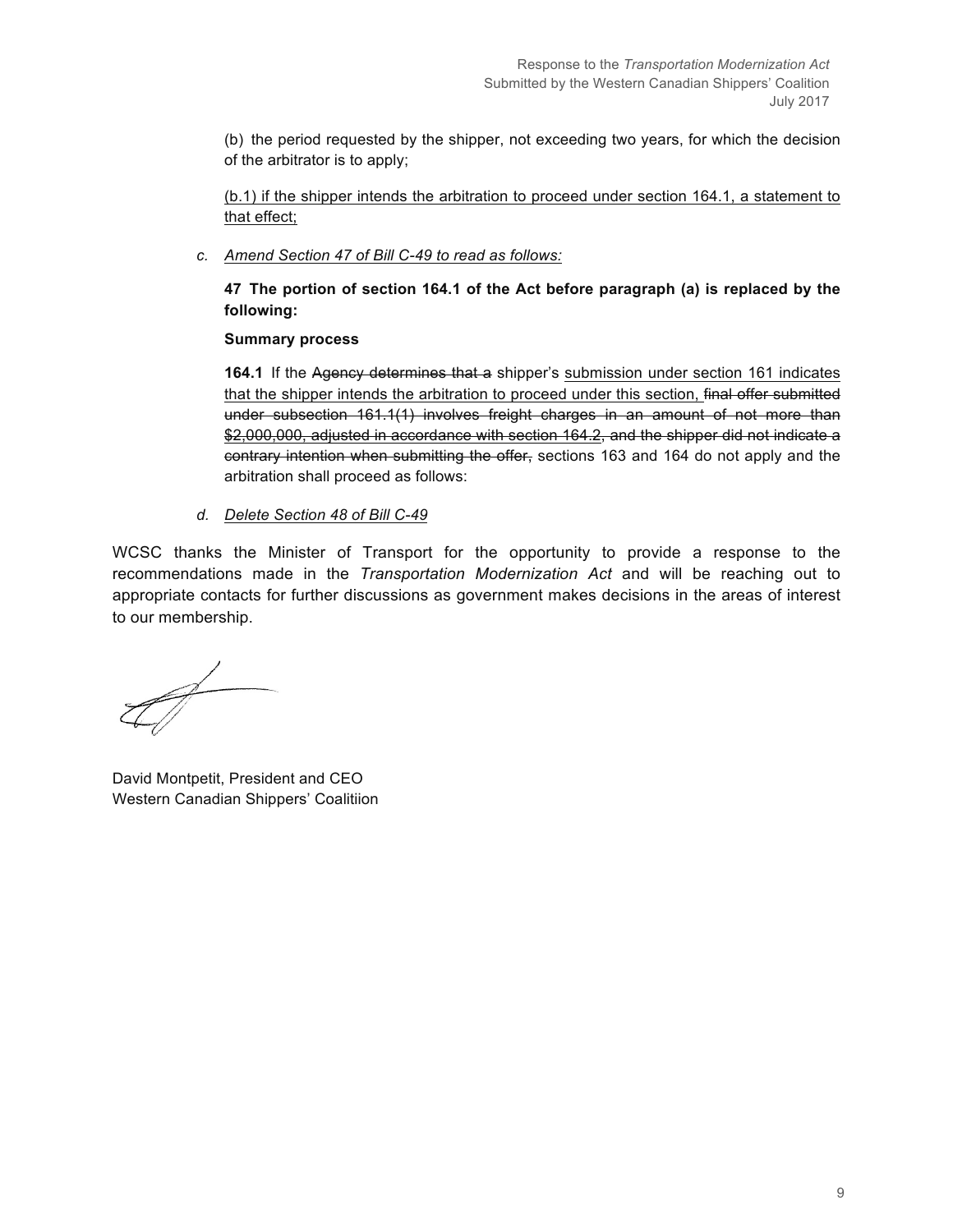Response to the *Transportation Modernization Act* Submitted by the Western Canadian Shippers' Coalition July 2017

# **Appendix**

Attached is the following document:

**1. Map:** Rail Interchanges – Western Canada